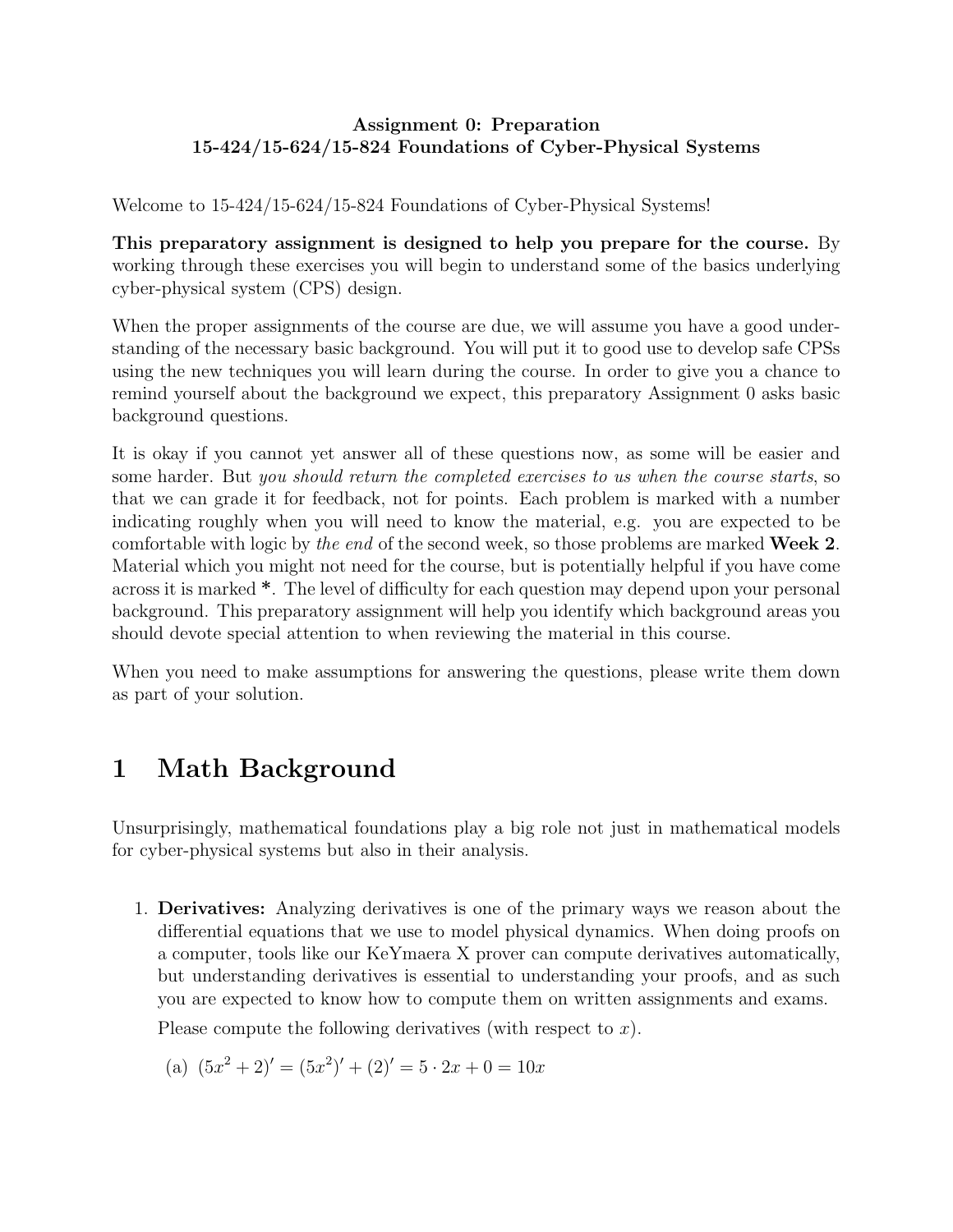(b) 
$$
(4x^3 + (5x)^2)' = (4x^3)' + ((5x)^2)' = 12x^2 + 50x
$$
  
\n(c)  $((4x^2 - 2)(x^4 + 5))' = (4x^2 - 2)'(x^4 + 5) + (4x^2 - 2)(x^4 + 5)'$   
\n $= 8x(x^4 + 5) + 4x^3(4x^2 - 2)$   
\n $= 8x^5 + 40x + 16x^5 - 8x^3$   
\n $= 24x^5 - 8x^3 + 40x$ 

(d) (Week 1)  $((4x-2)(x+5)^2)'$  =

(e) (**Week 1**) 
$$
\left(\frac{4x^2 - 2}{5}\right)' =
$$

(f) (Week 5) 
$$
\left(\frac{4x^2 - 2}{x^4 + 5}\right)' =
$$

(g) (**Week 5**) 
$$
(\cos(3x^2))'
$$
 =

2. Integrals: Understanding integrals helps us understand differential equations because solving differential equations is in many ways a generalization of integrating a function. In this course we will tackle differential equations by teaching you rigorous ways to prove properties about them without all the pain of actually solving them. That being said, knowing how to solve basic integrals will help you decide when it is or isn't easy to reason about a differential equation by looking at its solution and will help you understand why they have the solutions that they do.

Can you solve the following indefinite integrals<sup>[1](#page-1-0)</sup>?

<span id="page-1-0"></span> $\overline{1}$  The way shown is but one of many possibilities, and certainly not the most effective one. We just chose it because it is reasonably systematic and reminds you of some laws of integration. To refresh your memory: <http://www2.bc.cc.ca.us/resperic/math6a/lectures/ch5/1/anitderivatives.htm>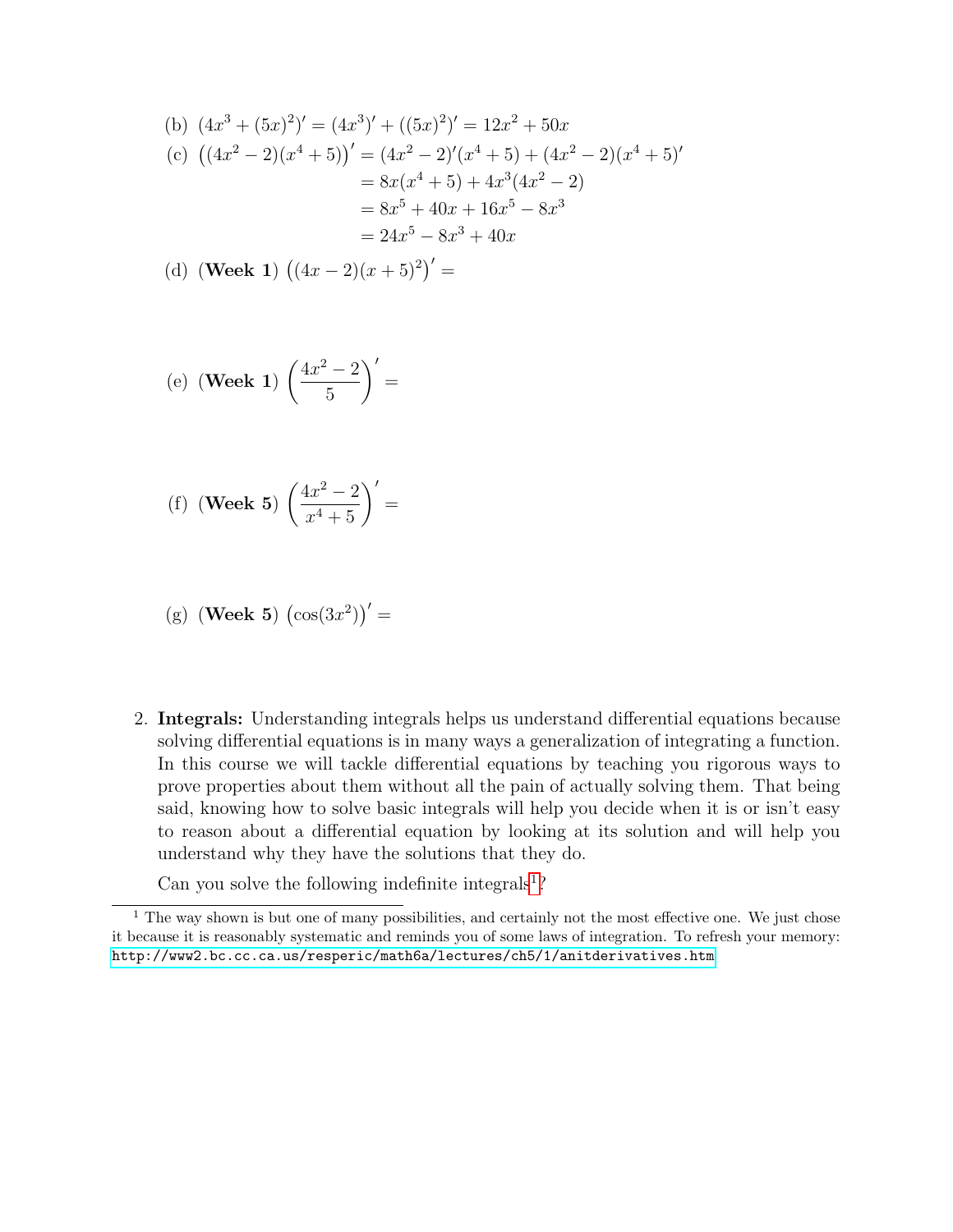(a) 
$$
\int 5x^2 + 2dx = \int 5x^2 dx + \int 2dx
$$
  
\n $= 5 \int x^2 dx + 2x + C_2$   
\n $= 5 \frac{1}{3}x^3 + C_1 + 2x + C_2$   
\n $= \frac{5}{3}x^3 + 2x + C$  where  $C = C_1 + C_2$  is any constant of integration  
\n(b) (Week 1)  $\int 4x^2 + xdx =$ 

(c) (Week 1) 
$$
\int x^5 + 5x^3 dx =
$$

(d) (\*) 
$$
\int -6x \sin(3x^2) dx =
$$

#### 3. Ordinary Differential Equations<sup>[2](#page-2-0)</sup>

An initial value problem (IVP) is a system of differential equations together with an initial value assignment. The differential equations specify how the variables evolve over time, and the initial values specify where that trajectory starts at the initial time, say time 0. The variables evolve as a function of time, represented by an implicit variable t.

(a)

$$
\left(\begin{array}{rcl}\nx' & = & v \\
x(0) & = & x_0\n\end{array}\right)
$$

We write IVPs as a system of equations in round parentheses, one equation per line. Thus the notation above says, the derivative of x is given by  $v$  (at all times). Furthermore, we know that x's initial value, i.e. at time  $t = 0$  is  $x_0$ . Thus,  $x = x_0 + vt$  solves the IVP, because we can plug it back into the differential

<span id="page-2-0"></span><sup>&</sup>lt;sup>2</sup>If you need more serious reading material on differential equations, look, e.g., for the book Ordinary Differential Equations by Tenenbaum and Pollard.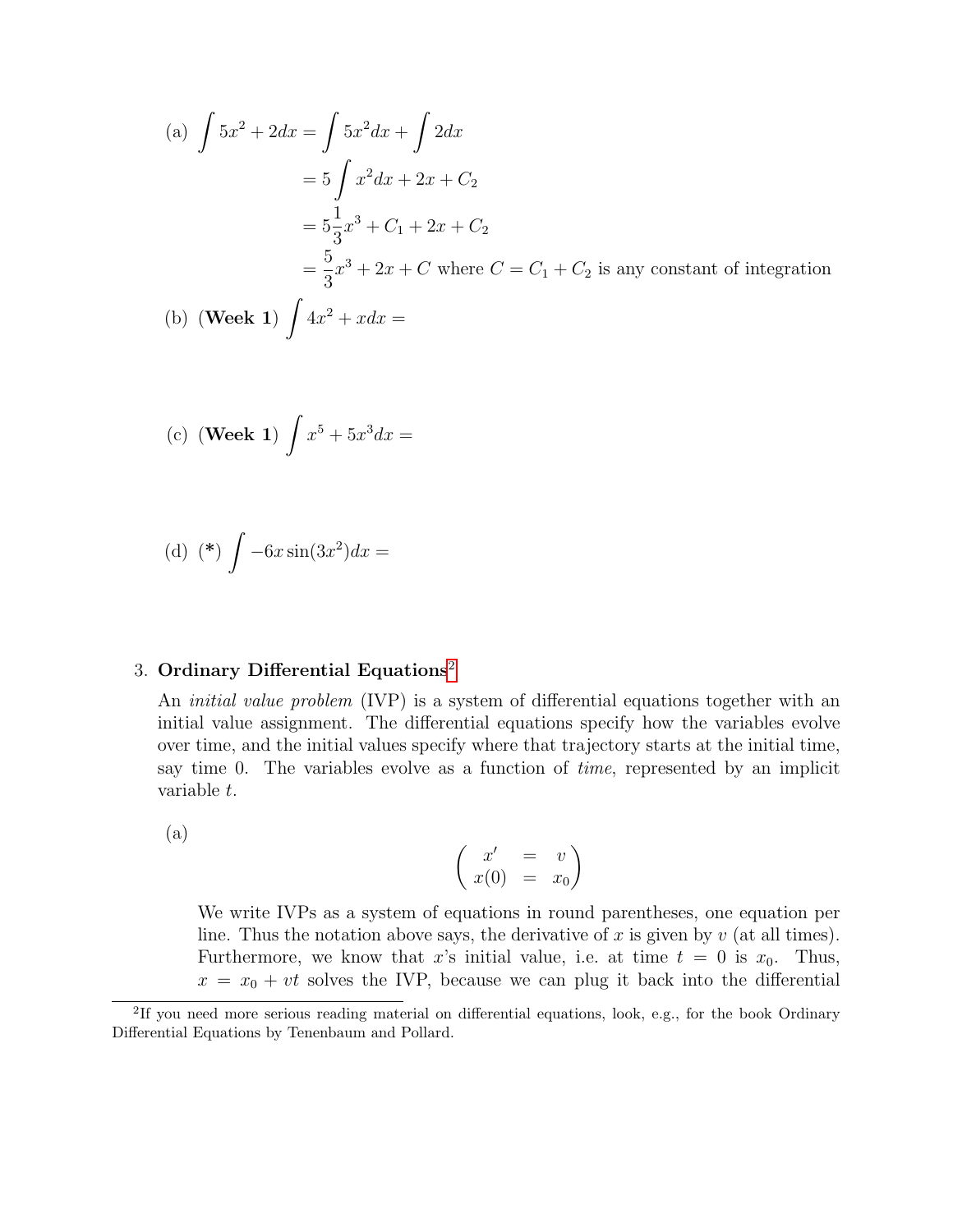equation and initial value assignment to check:

$$
\begin{pmatrix}\n(x_0 + vt)' & = & 0 + v = v \\
(x_0 + v \cdot 0) & = & x_0 + 0 = x_0\n\end{pmatrix}
$$

Alternatively, this corresponds to integrating the function  $x'(t) = v$  with constant of integration  $C = x_0$ , so  $x(t) = x_0 + \int_0^t v ds = x_0 + vt$ .

(b) (Week 2) Now, suppose  $v$  is not constant like above, but itself also changes according to a. Solve the following IVP:

$$
\begin{pmatrix}\nx' & = & v \\
v' & = & a \\
x(0) & = & x_0 \\
v(0) & = & v_0\n\end{pmatrix}
$$

<span id="page-3-0"></span>(c) (Week 5) Here is an example that we would choose not to solve in a proof for this course, since the differential equations are themselves simpler to analyze than their solutions. For now, solve the following IVP:

$$
\begin{pmatrix} x' & = & -y \\ y' & = & x \\ x(0) & = & 0 \\ y(0) & = & 1 \end{pmatrix}
$$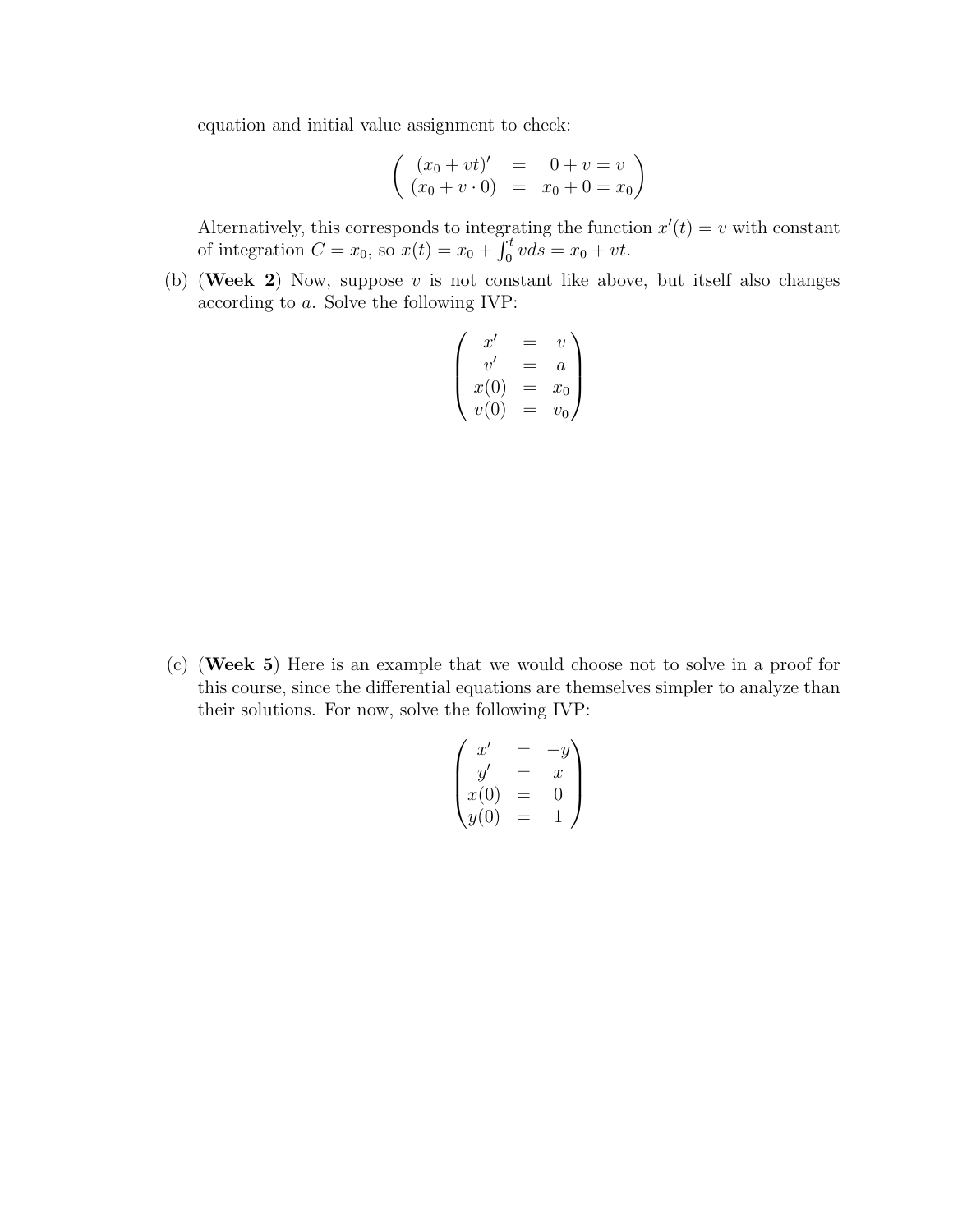Notice that the differential equations we have encountered thus far do not mention the time variable  $t$  on their right-hand sides. These are also known as *autonomous* differential equations, because they do not depend on time. A quick way to obtain some qualitative properties of these systems is to sketch their direction fields.<sup>[3](#page-4-0)</sup>

(d)

$$
\begin{pmatrix} x' & = & y \\ y' & = & x - x^3 \end{pmatrix}
$$

To sketch a direction field for this system, we draw at many points on the  $x, y$ plane directional arrows corresponding to the directions indicated by the right hand side. Intuitively, these indicate how trajectories of the system evolve at that point.



Really we should be drawing these vectors at every point, but then the picture would become too crowded. From the sketch above, we guess, for example, that there is clockwise circular motion close to the points at  $x = \pm 1, y = 0$ .

(e) (Week 5) Sketch a direction field for the following system. How does the sketch relate to your solution to the IVP involving this system above [\(3c\)](#page-3-0)?

$$
\begin{pmatrix} x' & = & -y \\ y' & = & x \end{pmatrix}
$$

<span id="page-4-0"></span> ${}^{3}$ For a nice visualization of 2D systems, check out: <https://anvaka.github.io/fieldplay/> If you know Mathematica, use its StreamPlot function.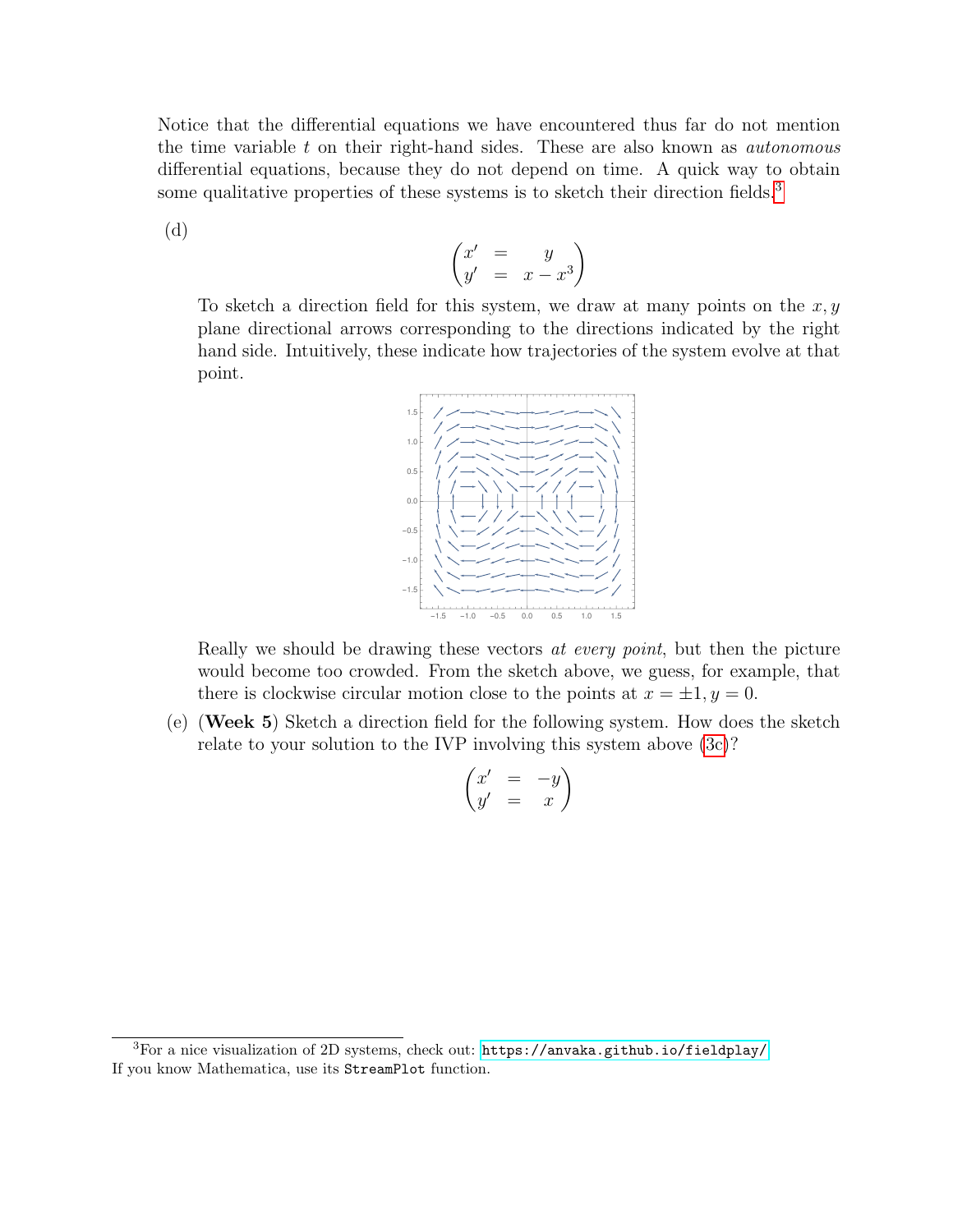(f) (Week 5) Sketch a direction field for the following system. Briefly indicate some qualitative properties (e.g. asymptotic behavior) of the system from the sketch.

$$
\begin{pmatrix} x' & = & y \\ y' & = & 2x \end{pmatrix}
$$

### 2 Physics Background

As the name already gave away, cyber-physical systems benefit from an understanding of basic physics. In this question, you will remind yourself about the intuition of simple physical processes that will be of relevance in the course.

1. Now that you are an astronaut trained in math, you've been sent to an alien planet (no, really)! Your task is to conduct the initial round of scientific experiments: The Bouncing Ball Tests<sup>TM</sup> on planet Zork.

You will be dropping a ball from height  $x_0$ , with the ground of the planet at height 0. The position of the ball will be denoted by x (starting at  $x = x_0$ ), and its velocity will be denoted by  $v$ . According to your spacesuit's sensors, the only force acting on the ball will be the planet's gravity with acceleration due to gravity denoted by  $g<sup>4</sup>$  $g<sup>4</sup>$  $g<sup>4</sup>$  You may assume that  $x, v, g$  are all given in standard units i.e.  $m, ms^{-1}, ms^{-2}$  respectively.

(a) (Week 2) How long will the ball take to hit the ground if you drop it from height  $x = x<sub>0</sub>$ ?

<span id="page-5-0"></span><sup>4</sup>Refer to<http://www.physicsclassroom.com/class/1DKin/Lesson-6/Kinematic-Equations> for a refresher on the kinematic equations.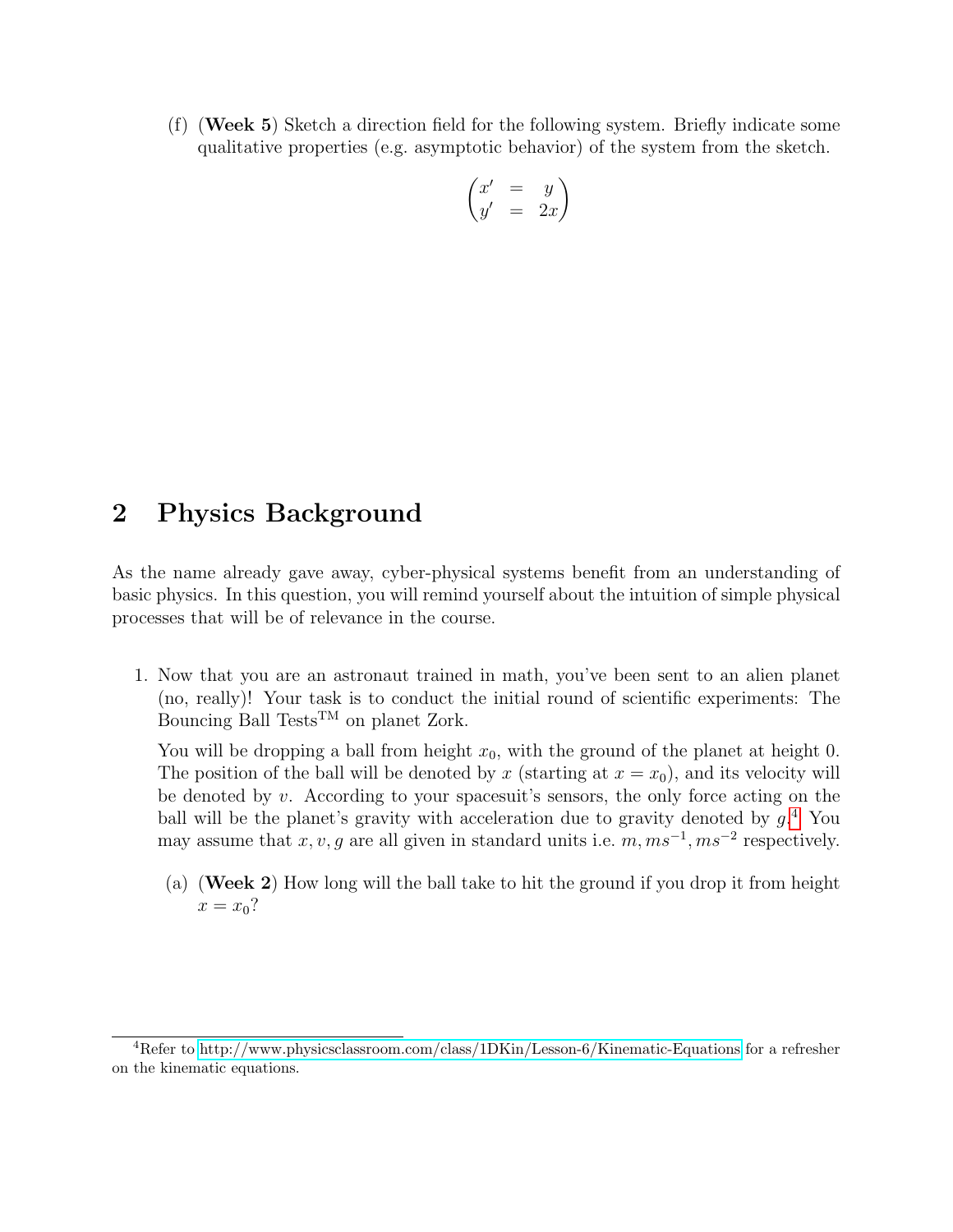- (b) (Week 2) Oops, you failed to measure the height  $x_0$  from which you dropped the ball! However, you noticed it took time  $t_1$  (measured in seconds) to hit the ground. Can you figure out retroactively what height  $x_0$  the ball was dropped from?
- (c) (\*) What if instead of dropping the ball, you now throw it up with velocity  $v_0$ ? What are the answers for the two above questions in that case?

2. The ball just bounced! The surface of this planet is uncanny!



The picture above represents the scenario where you dropped the ball (on the right of the picture), which fell until it hit the ground with velocity  $v_1$ , bounced back up with velocity  $v_1^b$ , and finally came down again, hitting the ground a second time.

Unfortunately, you don't have sensors that can directly measure the velocities (don't ask, NASA budget cuts), so you don't know the exact values of  $v_1$  and  $v_1^b$ . You can, however, calculate them using a coefficient of restitution c, with  $0 \leq c \leq 1$ . The coefficient c describes how much of the original impact velocity  $v_1$  the ball retains on the up-bounce velocity  $v_1^b$ , i.e. :

$$
v_1^b = cv_1
$$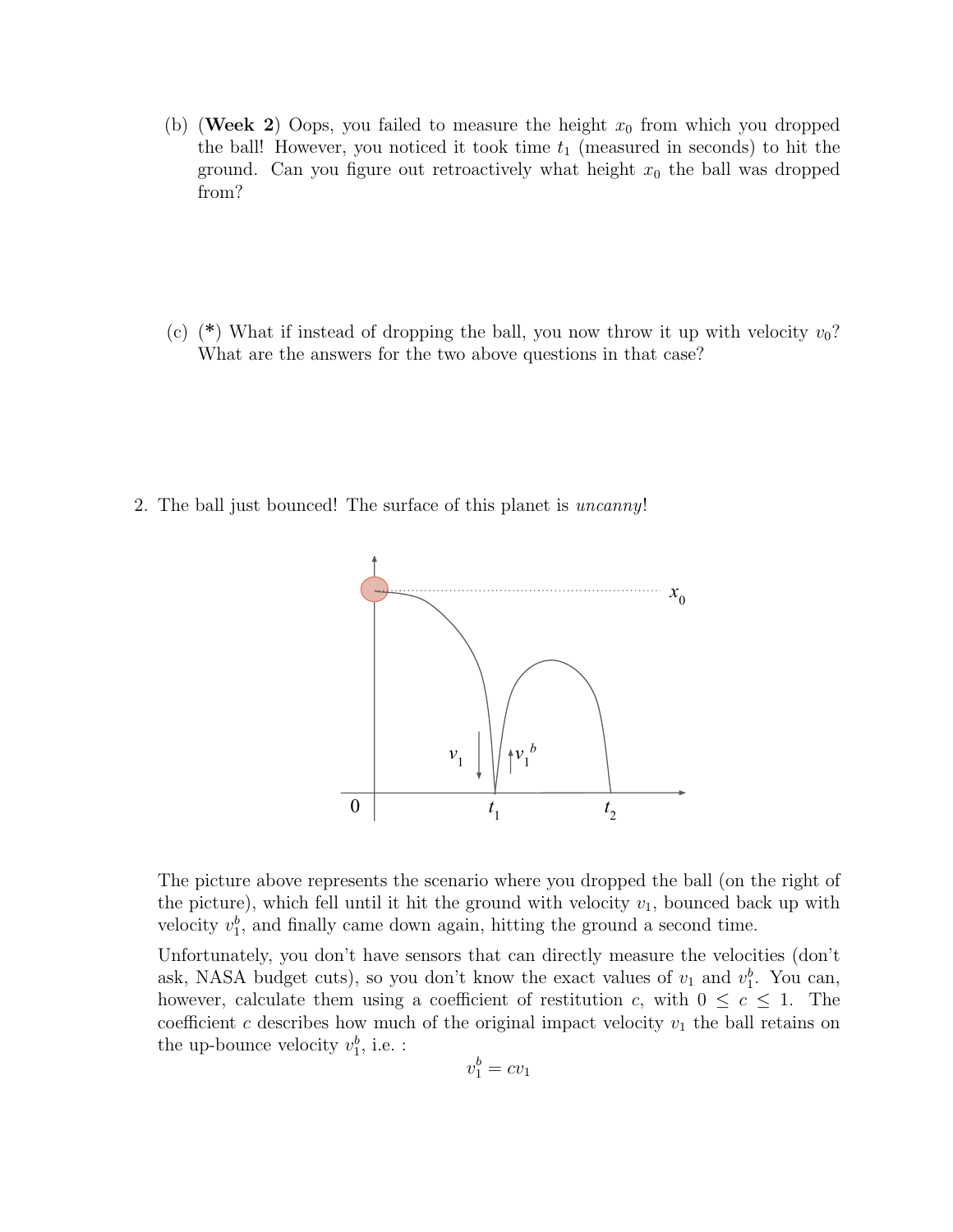To understand the bounciness characteristics of this alien planet, you're tasked to do the Bouncing Ball Tests<sup>TM</sup> again, this time by considering the *second* time the ball hits the ground:

(a) (\*) You drop the ball from height  $x = x_0$  again. You already know when it will hit the ground the first time (at  $t = t_1$ ). Can you find out when it will hit the ground the second time (at  $t = t_2$ ), after it bounces?

3. Great! The experiments are done. You board your lander and get back into orbit.



Now you need to dock with the mothership, which will take you back to Earth. The mothership is stationary. Your lander is already perfectly aligned with it, at a distance of d. You are also heading towards the mothership with an initial velocity of  $v_0$ .

(a) (Week 3) How much acceleration a must your retro-boosters fire with so that you reach the mothership precisely when your velocity becomes 0, and thus perform a safe docking?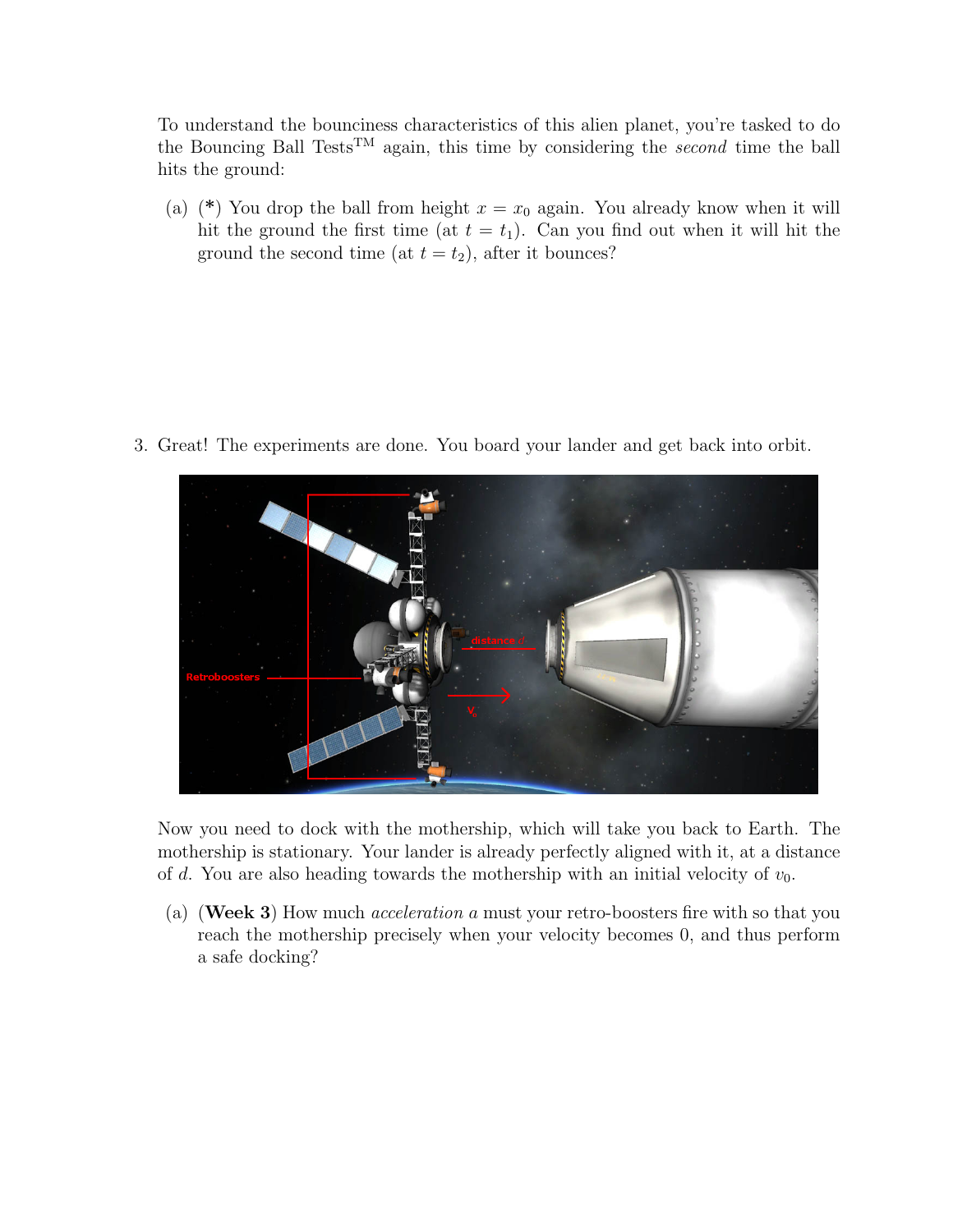## 3 Logic Background

Cyber-physical systems also requires an understanding of basic logic for modeling and analysis purposes. We will start with first-order logic (FOL) for real arithmetic in this course, which provides operators for and/or but also arithmetic comparisons. Many students find logic to be the most difficult topic in the course, so do not be alarmed if you find some of these problems difficult. However, you should take this opportunity to familiarize yourself with logic, because you will be expected to become fluent in logic in the second week. This course uses logic both to describe relevant aspects of physical systems and to reason about cyber-physical systems.[5](#page-8-0)

### 3.1 Propositional Connectives

In this section we will look at simpler formulas. These are composed of the following *logical* connectives:

| $A \wedge B$ | $A$ and $B$                   | (conjunction)      |
|--------------|-------------------------------|--------------------|
| $A \vee B$   | A or B                        | (disjunction)      |
|              | $A \rightarrow B$ A implies B | (implication)      |
| $\neg A$     | not $A$                       | (logical negation) |

The connectives are used to put together simple arithmetical comparisons, such as  $x > 0$ , that evaluate to true or false given values for their variables. You can even write formulas with polynomials in FOL:  $x^2 + 5x + 3 > 0$  which will be true or false depending on the value of variable  $x$ . A logical formula is:

- *valid* if it is true for all possible values that the variables could have. For example  $x^2 \geq 0$  is valid, because it will evaluate to true for every real value of x.
- satisfiable if it is true for at least one value of its variables. For example  $x > 0$  is satisfiable, because there are real values for x, such as 5, that satisfy  $x > 0$ .
- unsatisfiable if it is not true for any assignment of variables. For example  $x > 0 \land x < 0$ is unsatisfiable, because no value for  $x$  will make both conjuncts true simultaneously

Determine if the following formulas are *valid, satisfiable*, **and**/or *unsatisfiable*. Briefly justify your answers.

(a)  $2 < x \wedge x < 3$ 

Satisfiable, but not valid. We can find a value for  $x$ , say 2.5, that is greater than 2 and smaller than 3. This assignment *satisfies* both statements and hence their conjunction.

<span id="page-8-0"></span><sup>&</sup>lt;sup>5</sup>A course on Logic and Proof is available at: [http://leanprover.github.io/logic\\_and\\_proof](http://leanprover.github.io/logic_and_proof).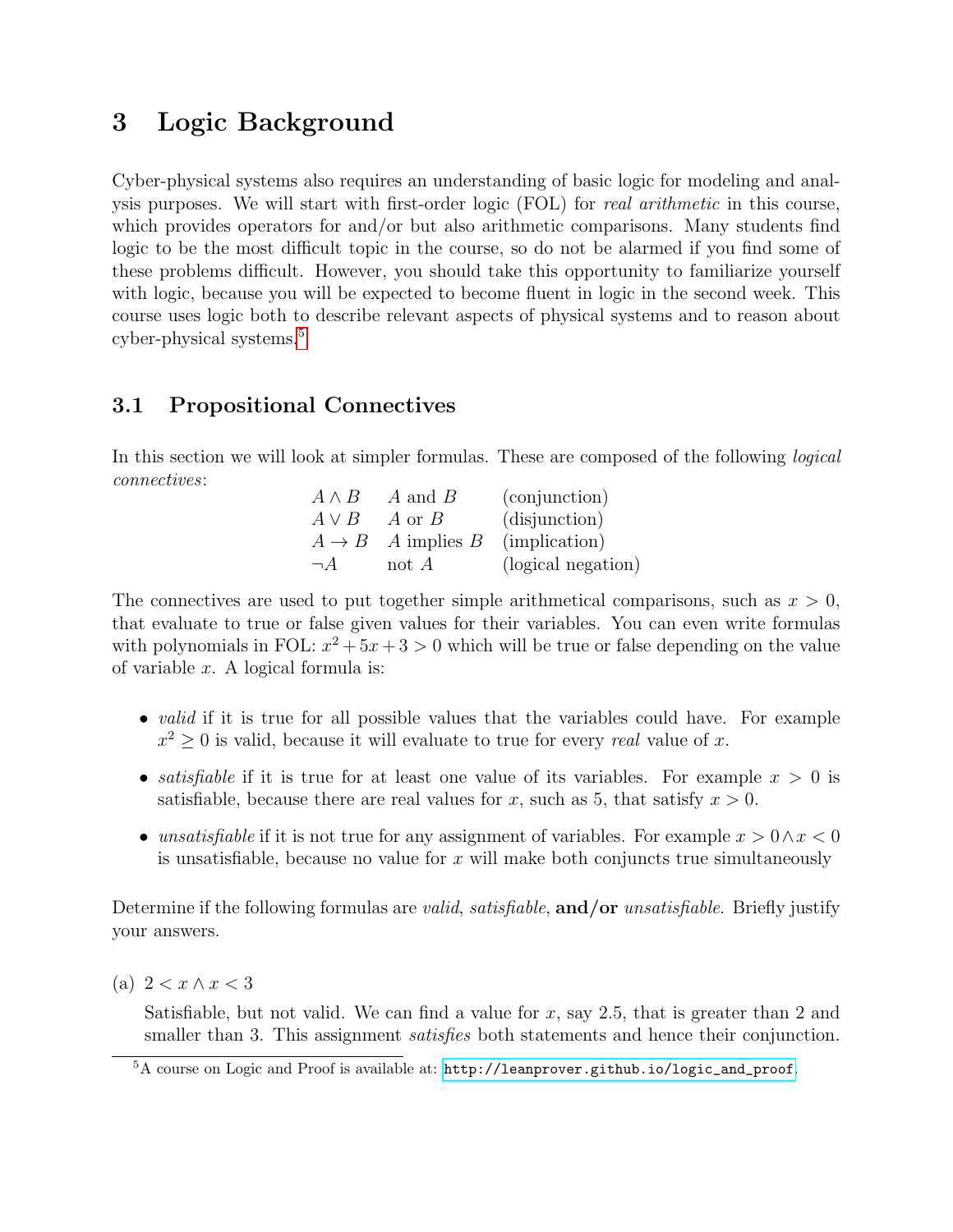However, we can find another value, like 4, which is greater than 2, but not smaller than 3, so that is falsifies one of the subformulas, and thus their conjunction. Hence, the formula is satisfiable but not valid.

- (b) (Week 1)  $3 < x \wedge x < 2$
- (c) (Week 1)  $x > 5 \vee x < 5$
- (d) (Week 1)  $x > 5 \vee x \le 5$
- (e) (Week 1)  $\neg(x > 5 \land x \leq 5)$
- (f) (Week 2)  $(x < y \land y < z) \rightarrow x < z$
- (g) (Week 2)  $x > y \leftrightarrow x^2 > y^2$
- (h) (Week 2)  $(x > y \rightarrow x > z) \vee x > y$

Besides building formulas out of atomic inequalities, we may also build propositional formulas out of atomic propositions. For example, suppose the propositional symbol  $A_{122}^{15}$  means "Has taken 15-122" and  $A_{120}^{21}$  means "Has taken 21-120", then the formula  $A_{122}^{15} \wedge A_{120}^{21}$  means "Has taken both 15-122 and 21-120".

- (i) (Week 2) Writing requirements as logical formulas allows us to avoid (informal) descriptions in English that may be vague or ambiguous. Using the notation above, write a propositional formula  $\phi$  that describes the prerequisites for this course. The prerequisites are reproduced below; for simplicity, we have removed the "or equivalent" clauses:
	- 15-122 Principles of Imperative Computation
	- 21-120 Differential and Integral Calculus
	- and (21-241 Matrix algebra or 15-251 Great Theoretical Ideas in Computer Science or 18-202 Mathematical Foundations of Electrical Engineering)
	- Substitutes: 21-242 Matrix Theory or 21-341 Linear Algebra I for 21-241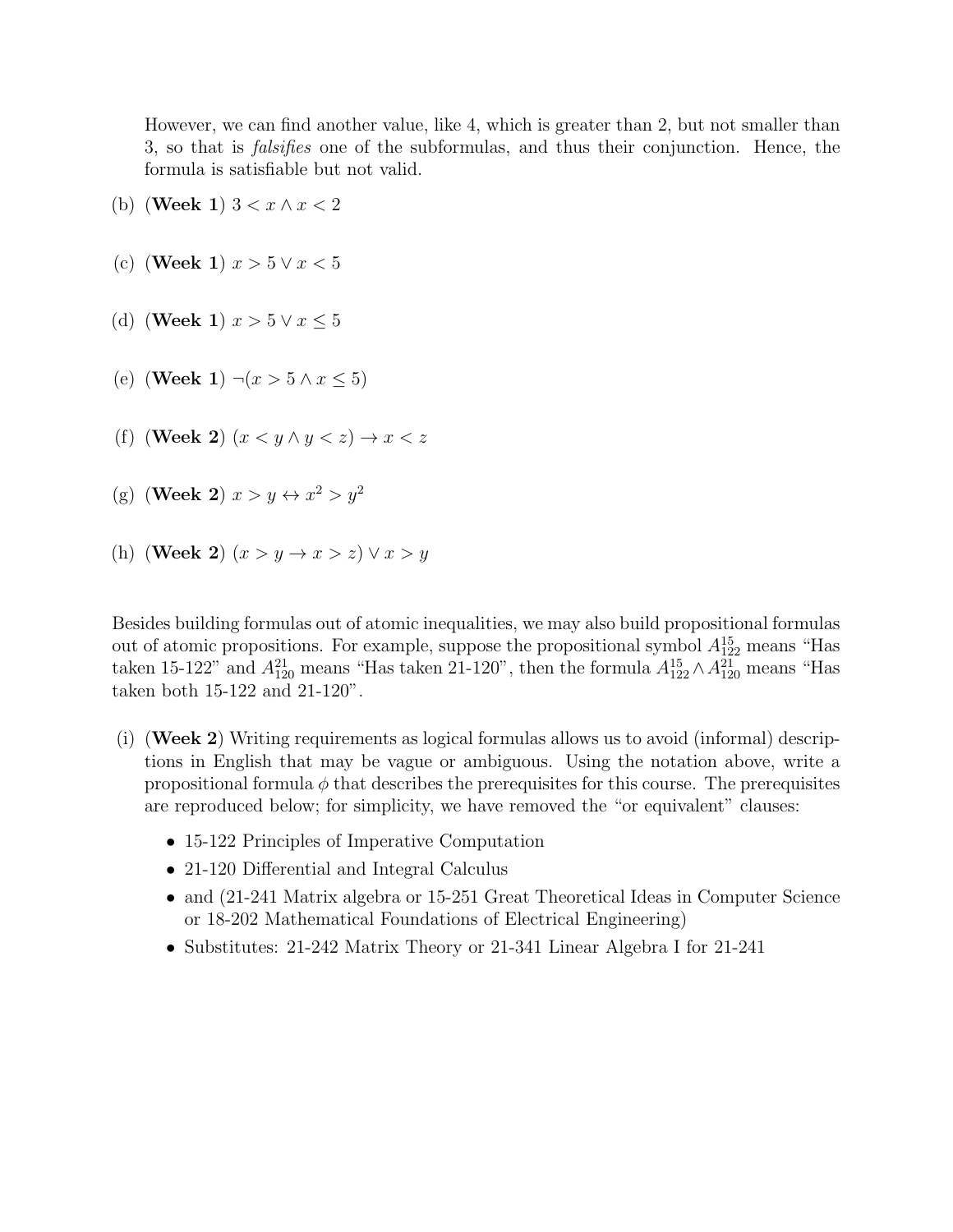(j) (Week 2) Write a formula  $\psi$  that describes the courses that you have taken out of the ones listed in the course requirements. You may pretend to have taken a course if you took equivalent courses e.g. graduate students may list  $A_{122}^{15}$  in  $\psi$ .

(k) (Week 2) What is the (logical) relationship between  $\phi$  and  $\psi$  that represents the fact that you have satisfied the course requirements?

#### 3.2 Quantifiers

Quantifiers<sup>[6](#page-10-0)</sup> allow us to write more expressive properties like "all birds fly". FOL for real arithmetic allows us to quantify specifically over the real numbers R:

 $\forall x (A(x))$   $A(x)$  is true "for every real number x".

 $\exists x (A(x))$   $A(x)$  is true "for at least one real number x".

Let's look at some examples. The formula  $\exists x (3 = 2 + 1 \land x = 5)$  is valid because we can find an x, namely 5, such that 3 is indeed  $2 + 1$  (this is even true for any x, because x does not even occur), and x is also equal to 5 (which is certainly not true for any x, only for the particular choice 5 for  $x$ ).

On the other hand,  $\forall x (3 = 2 + 1 \land x = 5)$  would be *unsatisfiable* because the property does not always hold for every real number x. If we take  $x = 0$ , we have a counter-example. Even though  $3 = 2 + 1$  is still true,  $x = 5$  is not true and so, neither is their conjunction.

Finally, what about  $\exists x \,(x > y)$ ? This formula is *valid*, because no matter what value y has, there is always a number greater than y that we can choose for x to make  $x > y$  true.

Determine if the following formulas are *valid, satisfiable*, **and/or** *unsatisfiable*. Briefly justify your answers.

(a) (Week 2)  $\forall y \, (x \leq y)$ 

<span id="page-10-0"></span> $6$ Here's a quick read to refresh your mind about quantifiers: <http://cnx.org/content/m10728/latest/>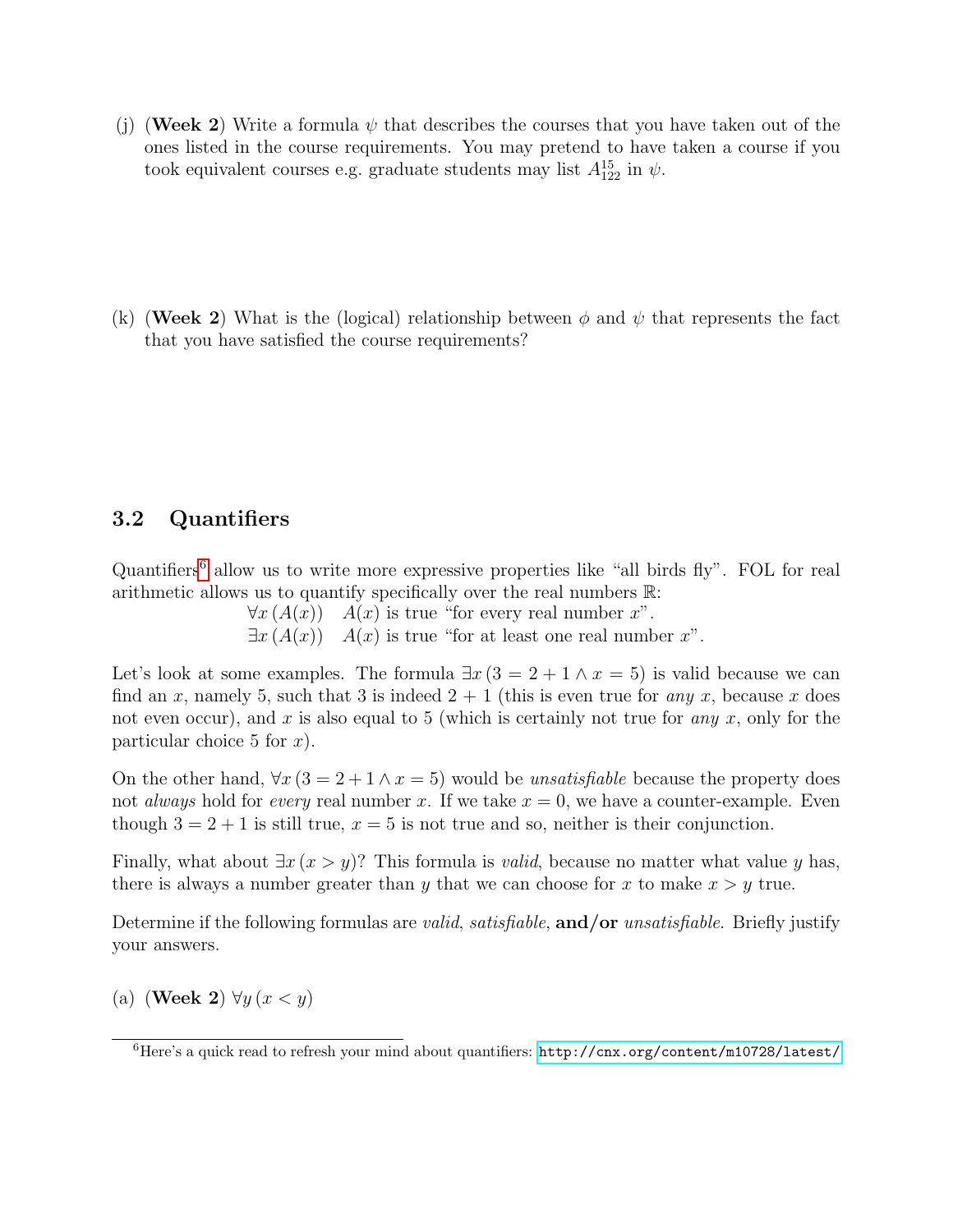- (b) (Week 2)  $\exists x \exists y (x > y)$
- (c) (Week 2)  $\forall x \forall y (x > y)$
- (d) (Week 2)  $\forall x \exists y (x > y)$
- (e) (Week 2)  $\exists x \forall y (x > y)$
- (f) (Week 2)  $x < z \rightarrow \exists y \ (x < y \land y < z)$

### 4 Program Contracts

Program contracts<sup>[7](#page-11-0)</sup> are boolean expressions that describe properties of computer programs. In this course, we will use contracts to express safety and correctness properties of cyberphysical system programs, then prove that those properties hold. It is helpful but not required to have some experience reasoning about correctness with contracts. This section introduces contracts in a simpler setting – integer functions written in a C-like programming language used in CMU's introductory computer science course [Principles of Imperative Com](http://www.cs.cmu.edu/afs/cs.cmu.edu/academic/class/15122-s14/www/)[putation,](http://www.cs.cmu.edu/afs/cs.cmu.edu/academic/class/15122-s14/www/) called C0. Please note that we never use C0 in this course and C0 itself is not a prerequisite. But it is a good opportunity for you to exercise program contracts.

The most important contracts are preconditions and postconditions. Preconditions express expectations that must hold prior to a program's execution and postconditions express guarantees that must hold after a program's execution. If a precondition of a program fails, it's the callers' fault, because they should only be calling the program with inputs that meets the program's precondition. If a postcondition of a program fails, however, the program is to blame, because it promised to satisfy the postcondition on all inputs that meet its precondition. C0 is a C-like programming language that provides mechanisms for specifying preconditions and postconditions of functions.

The program below is a C0 program that computes the integer square root of x. The integer square root of a non-negative integer  $x$  is the greatest integer less than or equal to the square root of x. Because integer square roots are only defined for non-negative inputs, the isqrt function has a precondition that its argument is non-negative.

<span id="page-11-0"></span><sup>7</sup>Contracts are introduced in 15-122 Principles of Imperative Computation, a pre-requisite of this course. Masters or Ph.D. students who were waived from this requirement may want to read the relevant lecture notes from 15-122, which are available online: [http://www.cs.cmu.edu/ fp/courses/15122-f15/lectures/01](http://www.cs.cmu.edu/~fp/courses/15122-f15/lectures/01-contracts.pdf) [contracts.pdf](http://www.cs.cmu.edu/~fp/courses/15122-f15/lectures/01-contracts.pdf)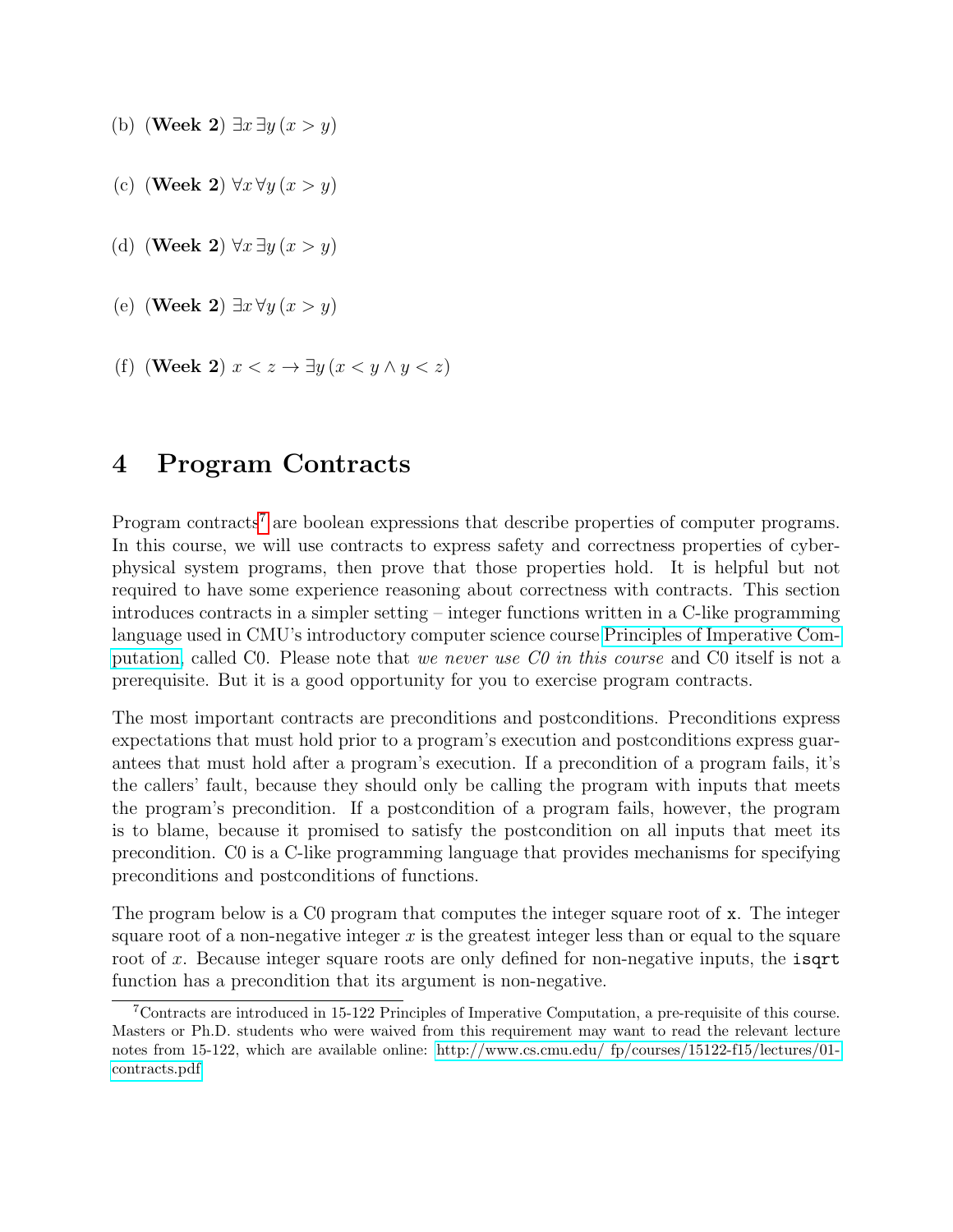```
int isqrt(int x)// @ requires (x >= 0);{
  int c = 1;
  while (c * c \leq x){
    c = c + 1;}
  return c - 1;}
```
Postconditions are specified in a similar way, except that the return value of the program is specified using the variable \result. The program below is a C0 program whose specification states that the result of the computation must be at least as large as both inputs, and that it is equal to either one of the inputs.

```
int max(int x, int y)// @ensures (\ result >= x && \ result >= y &&
            (\text{result} = x || \text{result} = y) ;
{
  if (x \ge y) {
    return x;
  \} else \{return y;
  }
}
```
(a) (Week 2) Identify a postcondition contract for the isqrt function defined above.

- (b) (Week 2) Write a C function int gcd(int x, int y) that computes the greatest common divisor of two integers.
- (c) (Week 2) Find a precondition and a postcondition for the function you wrote in (b). The postcondition only needs to enforce that the return value of the function is a common divisor (the contract does not need to enforce that this divisor is the largest).